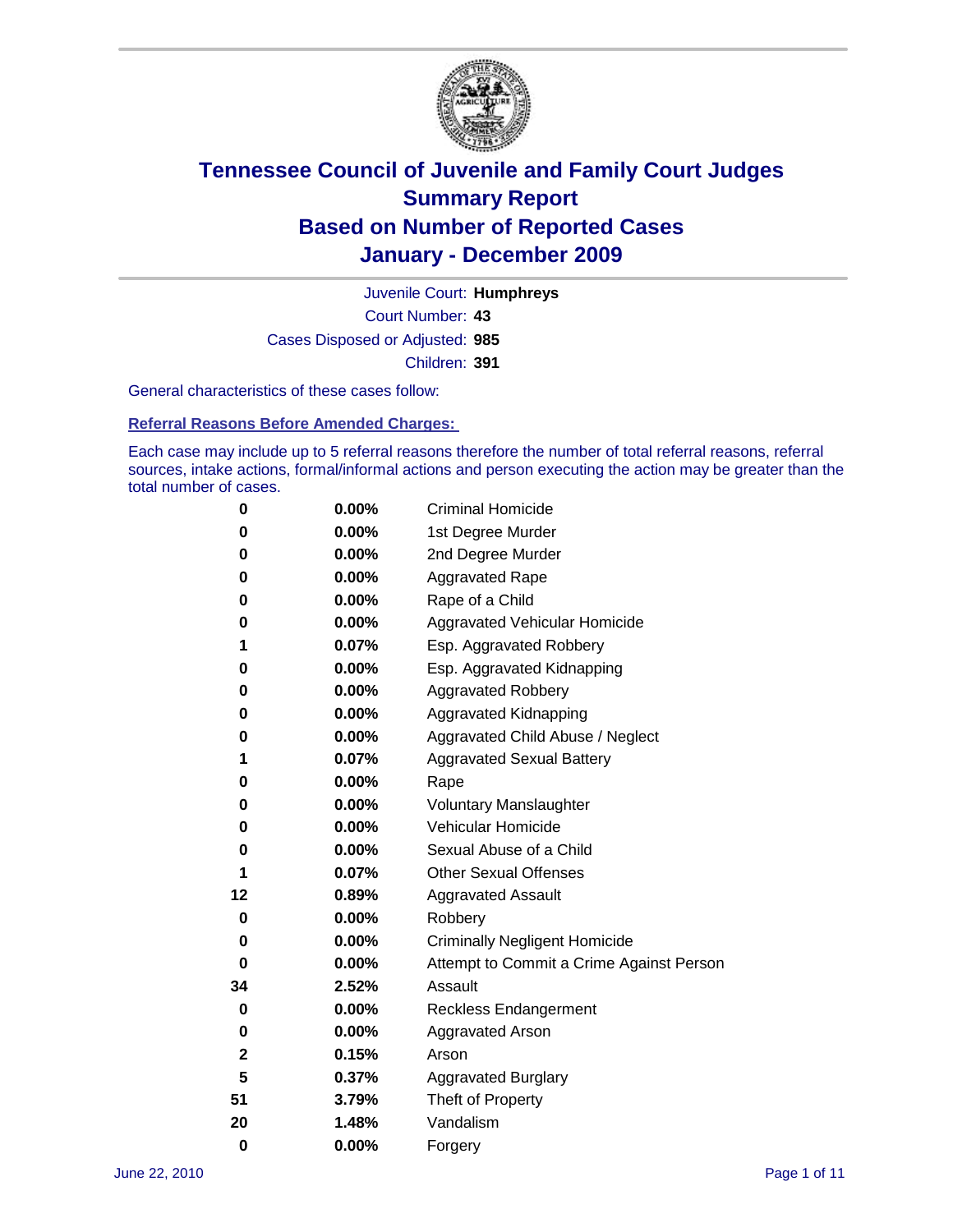

Court Number: **43** Juvenile Court: **Humphreys** Cases Disposed or Adjusted: **985** Children: **391**

#### **Referral Reasons Before Amended Charges:**

Each case may include up to 5 referral reasons therefore the number of total referral reasons, referral sources, intake actions, formal/informal actions and person executing the action may be greater than the total number of cases.

| 0            | 0.00% | <b>Worthless Checks</b>                                     |
|--------------|-------|-------------------------------------------------------------|
| 0            | 0.00% | Illegal Possession / Fraudulent Use of Credit / Debit Cards |
| 27           | 2.00% | <b>Burglary</b>                                             |
| 0            | 0.00% | Unauthorized Use of a Vehicle                               |
| 0            | 0.00% | <b>Cruelty to Animals</b>                                   |
| 0            | 0.00% | Sale of Controlled Substances                               |
| 25           | 1.86% | <b>Other Drug Offenses</b>                                  |
| 0            | 0.00% | <b>Possession of Controlled Substances</b>                  |
| 0            | 0.00% | <b>Criminal Attempt</b>                                     |
| 7            | 0.52% | Carrying Weapons on School Property                         |
| 0            | 0.00% | Unlawful Carrying / Possession of a Weapon                  |
| $\mathbf{2}$ | 0.15% | <b>Evading Arrest</b>                                       |
| 0            | 0.00% | Escape                                                      |
| 2            | 0.15% | Driving Under Influence (DUI)                               |
| 25           | 1.86% | Possession / Consumption of Alcohol                         |
| 1            | 0.07% | Resisting Stop, Frisk, Halt, Arrest or Search               |
| 0            | 0.00% | <b>Aggravated Criminal Trespass</b>                         |
| 0            | 0.00% | Harassment                                                  |
| 0            | 0.00% | Failure to Appear                                           |
| 0            | 0.00% | Filing a False Police Report                                |
| 2            | 0.15% | Criminal Impersonation                                      |
| 0            | 0.00% | <b>Disorderly Conduct</b>                                   |
| 11           | 0.82% | <b>Criminal Trespass</b>                                    |
| 0            | 0.00% | <b>Public Intoxication</b>                                  |
| 0            | 0.00% | Gambling                                                    |
| 69           | 5.12% | <b>Traffic</b>                                              |
| 1            | 0.07% | <b>Local Ordinances</b>                                     |
| 13           | 0.97% | Violation of Wildlife Regulations                           |
| 1            | 0.07% | Contempt of Court                                           |
| 25           | 1.86% | Violation of Probation                                      |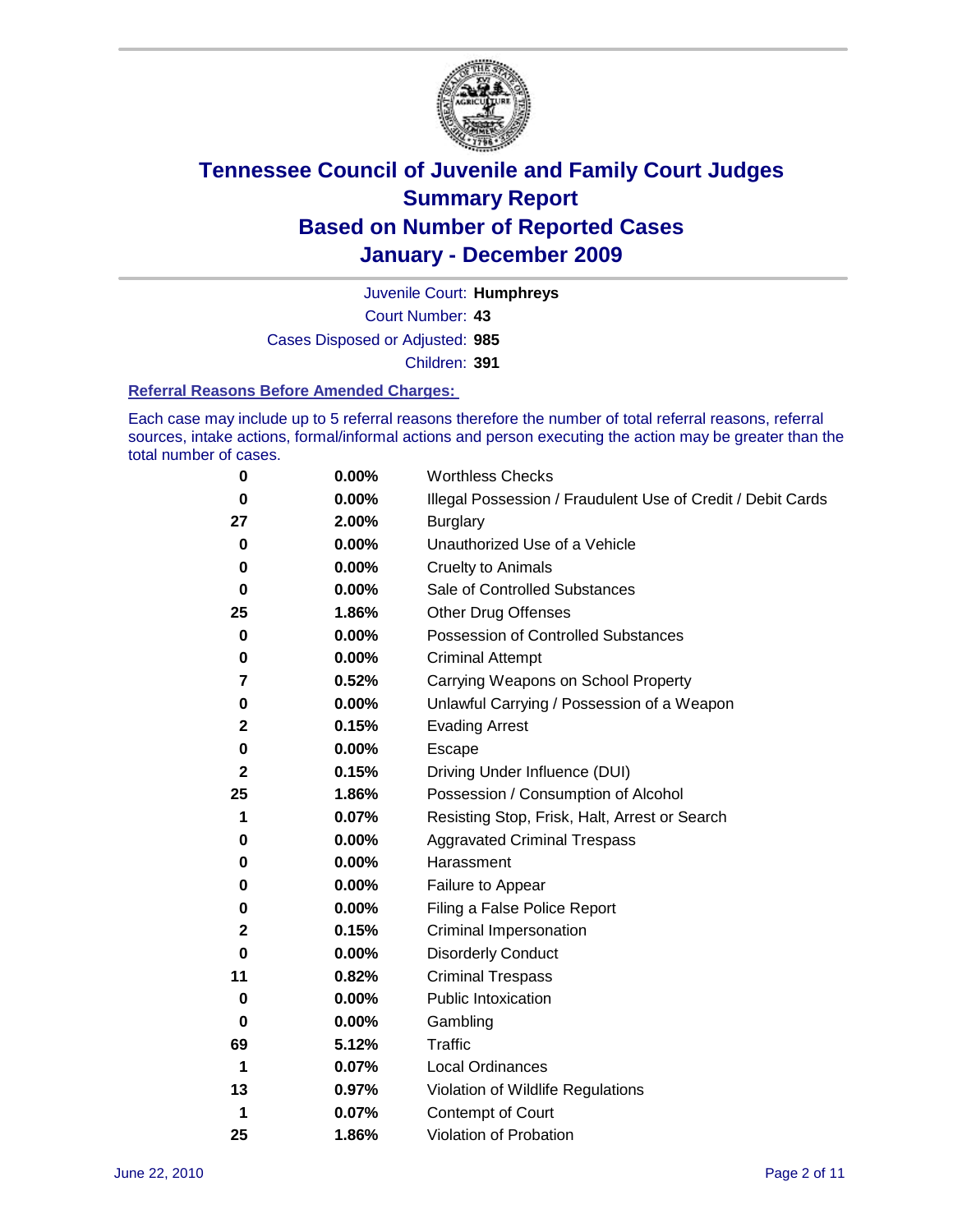

Court Number: **43** Juvenile Court: **Humphreys** Cases Disposed or Adjusted: **985** Children: **391**

#### **Referral Reasons Before Amended Charges:**

Each case may include up to 5 referral reasons therefore the number of total referral reasons, referral sources, intake actions, formal/informal actions and person executing the action may be greater than the total number of cases.

| 0        | 0.00%    | Violation of Aftercare                 |
|----------|----------|----------------------------------------|
| 21       | 1.56%    | <b>Unruly Behavior</b>                 |
| 19       | 1.41%    | Truancy                                |
| 1        | 0.07%    | In-State Runaway                       |
| 0        | 0.00%    | Out-of-State Runaway                   |
| $\bf{0}$ | $0.00\%$ | Possession of Tobacco Products         |
| 10       | 0.74%    | Violation of a Valid Court Order       |
| 4        | 0.30%    | Violation of Curfew                    |
| 0        | $0.00\%$ | Sexually Abused Child                  |
| 0        | 0.00%    | <b>Physically Abused Child</b>         |
| 70       | 5.20%    | Dependency / Neglect                   |
| 11       | 0.82%    | <b>Termination of Parental Rights</b>  |
| 0        | $0.00\%$ | <b>Violation of Pretrial Diversion</b> |
| 1        | 0.07%    | Violation of Informal Adjustment       |
| 518      | 38.46%   | <b>Judicial Review</b>                 |
| 0        | 0.00%    | <b>Administrative Review</b>           |
| 0        | $0.00\%$ | <b>Foster Care Review</b>              |
| 38       | 2.82%    | Custody                                |
| $\bf{0}$ | 0.00%    | Visitation                             |
| 5        | 0.37%    | Paternity / Legitimation               |
| 299      | 22.20%   | <b>Child Support</b>                   |
| 0        | 0.00%    | <b>Request for Medical Treatment</b>   |
| 0        | 0.00%    | <b>Consent to Marry</b>                |
| 12       | 0.89%    | Other                                  |
| 1,347    | 100.00%  | <b>Total Referrals</b>                 |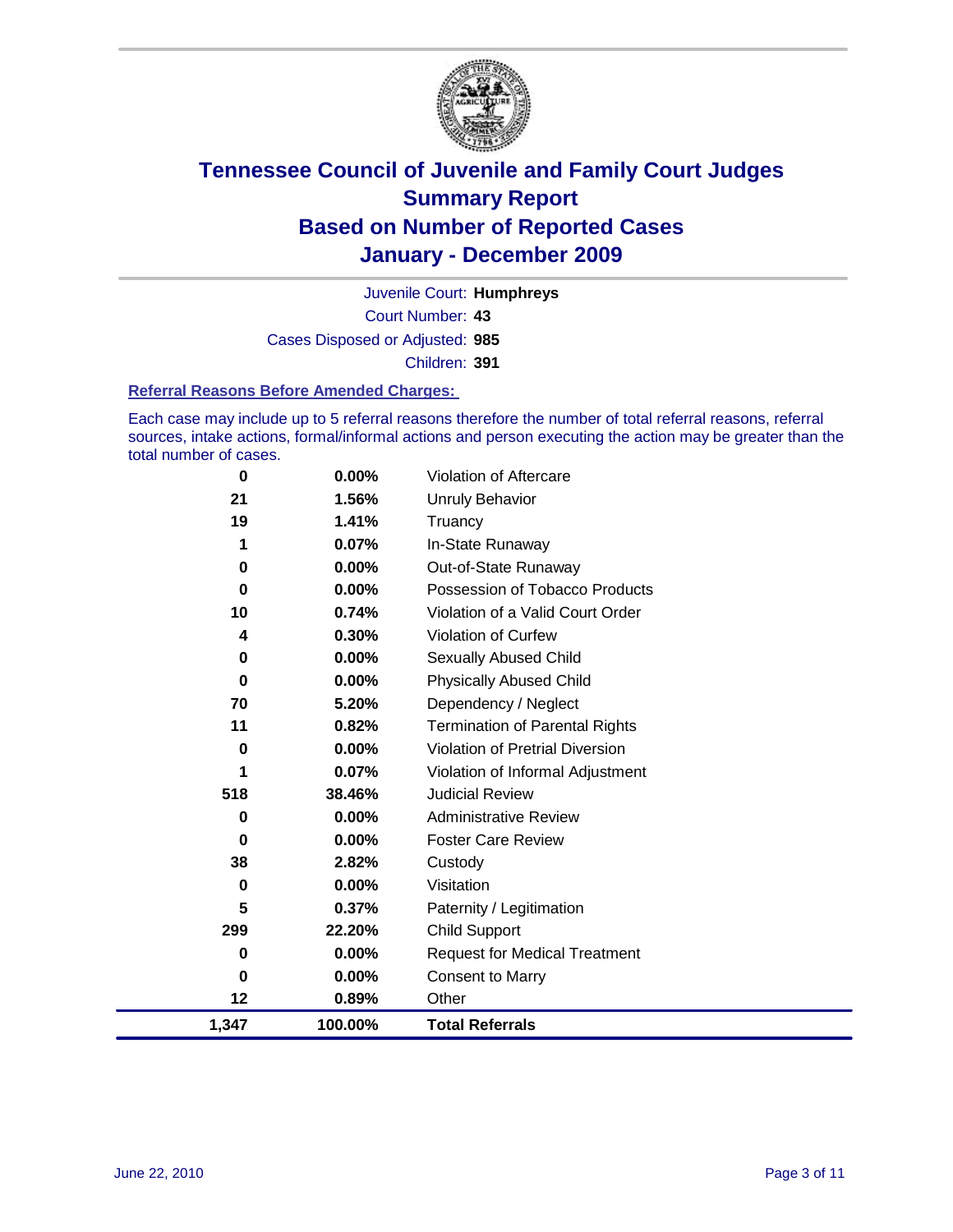

|                                 | Juvenile Court: Humphreys |                                   |  |  |
|---------------------------------|---------------------------|-----------------------------------|--|--|
|                                 | Court Number: 43          |                                   |  |  |
| Cases Disposed or Adjusted: 985 |                           |                                   |  |  |
|                                 |                           | Children: 391                     |  |  |
| <b>Referral Sources: 1</b>      |                           |                                   |  |  |
| 316                             | 23.46%                    | Law Enforcement                   |  |  |
| 34                              | 2.52%                     | Parents                           |  |  |
| 9                               | 0.67%                     | Relatives                         |  |  |
| $\bf{0}$                        | 0.00%                     | Self                              |  |  |
| 20                              | 1.48%                     | School                            |  |  |
| $\bf{0}$                        | 0.00%                     | <b>CSA</b>                        |  |  |
| 94                              | 6.98%                     | <b>DCS</b>                        |  |  |
| $\bf{0}$                        | 0.00%                     | <b>Other State Department</b>     |  |  |
| 299                             | 22.20%                    | <b>District Attorney's Office</b> |  |  |
| 554                             | 41.13%                    | <b>Court Staff</b>                |  |  |
| 8                               | 0.59%                     | Social Agency                     |  |  |
| 0                               | 0.00%                     | <b>Other Court</b>                |  |  |
| $\overline{7}$                  | 0.52%                     | Victim                            |  |  |
| $\bf{0}$                        | 0.00%                     | Child & Parent                    |  |  |
| $\bf{0}$                        | 0.00%                     | Hospital                          |  |  |
| 1                               | 0.07%                     | Unknown                           |  |  |
| 5                               | 0.37%                     | Other                             |  |  |
| 1,347                           | 100.00%                   | <b>Total Referral Sources</b>     |  |  |

### **Age of Child at Referral: 2**

| 0   |        |                    |  |
|-----|--------|--------------------|--|
|     |        | <b>Unknown</b>     |  |
| 7   | 1.79%  | Ages 19 and Over   |  |
| 74  | 18.93% | Ages 17 through 18 |  |
| 80  | 20.46% | Ages 15 through 16 |  |
| 33  | 8.44%  | Ages 13 through 14 |  |
| 26  | 6.65%  | Ages 11 through 12 |  |
| 171 | 43.73% | Ages 10 and Under  |  |
|     |        | $0.00\%$           |  |

<sup>1</sup> If different than number of Referral Reasons (1347), verify accuracy of your court's data.

<sup>2</sup> One child could be counted in multiple categories, verify accuracy of your court's data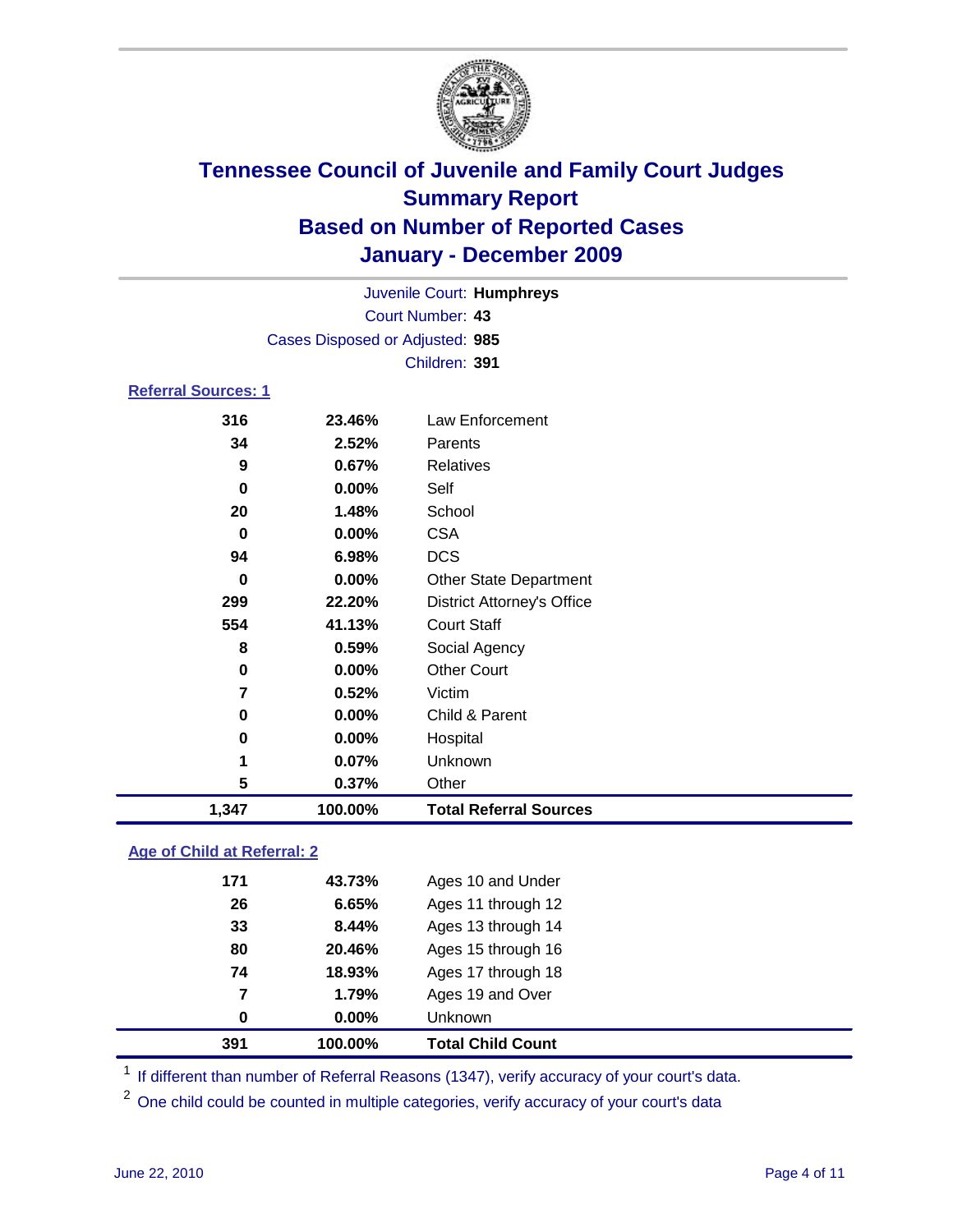

| Juvenile Court: Humphreys               |                                 |                          |  |  |
|-----------------------------------------|---------------------------------|--------------------------|--|--|
|                                         | Court Number: 43                |                          |  |  |
|                                         | Cases Disposed or Adjusted: 985 |                          |  |  |
|                                         |                                 | Children: 391            |  |  |
| Sex of Child: 1                         |                                 |                          |  |  |
| 217                                     | 55.50%                          | Male                     |  |  |
| 161                                     | 41.18%                          | Female                   |  |  |
| 13                                      | 3.32%                           | Unknown                  |  |  |
| 391                                     | 100.00%                         | <b>Total Child Count</b> |  |  |
| Race of Child: 1                        |                                 |                          |  |  |
| 324                                     | 82.86%                          | White                    |  |  |
| 25                                      | 6.39%                           | African American         |  |  |
| 1                                       | 0.26%                           | Native American          |  |  |
| $\mathbf 0$                             | 0.00%                           | Asian                    |  |  |
| 13                                      | 3.32%                           | Mixed                    |  |  |
| 28                                      | 7.16%                           | Unknown                  |  |  |
| 391                                     | 100.00%                         | <b>Total Child Count</b> |  |  |
| <b>Hispanic Origin: 1</b>               |                                 |                          |  |  |
| 10                                      | 2.56%                           | Yes                      |  |  |
| 352                                     | 90.03%                          | <b>No</b>                |  |  |
| 29                                      | 7.42%                           | Unknown                  |  |  |
| 391                                     | 100.00%                         | <b>Total Child Count</b> |  |  |
| <b>School Enrollment of Children: 1</b> |                                 |                          |  |  |
| 184                                     | 47.06%                          | Yes                      |  |  |
| 115                                     | 29.41%                          | No                       |  |  |
| 92                                      | 23.53%                          | Unknown                  |  |  |
| 391                                     | 100.00%                         | <b>Total Child Count</b> |  |  |

One child could be counted in multiple categories, verify accuracy of your court's data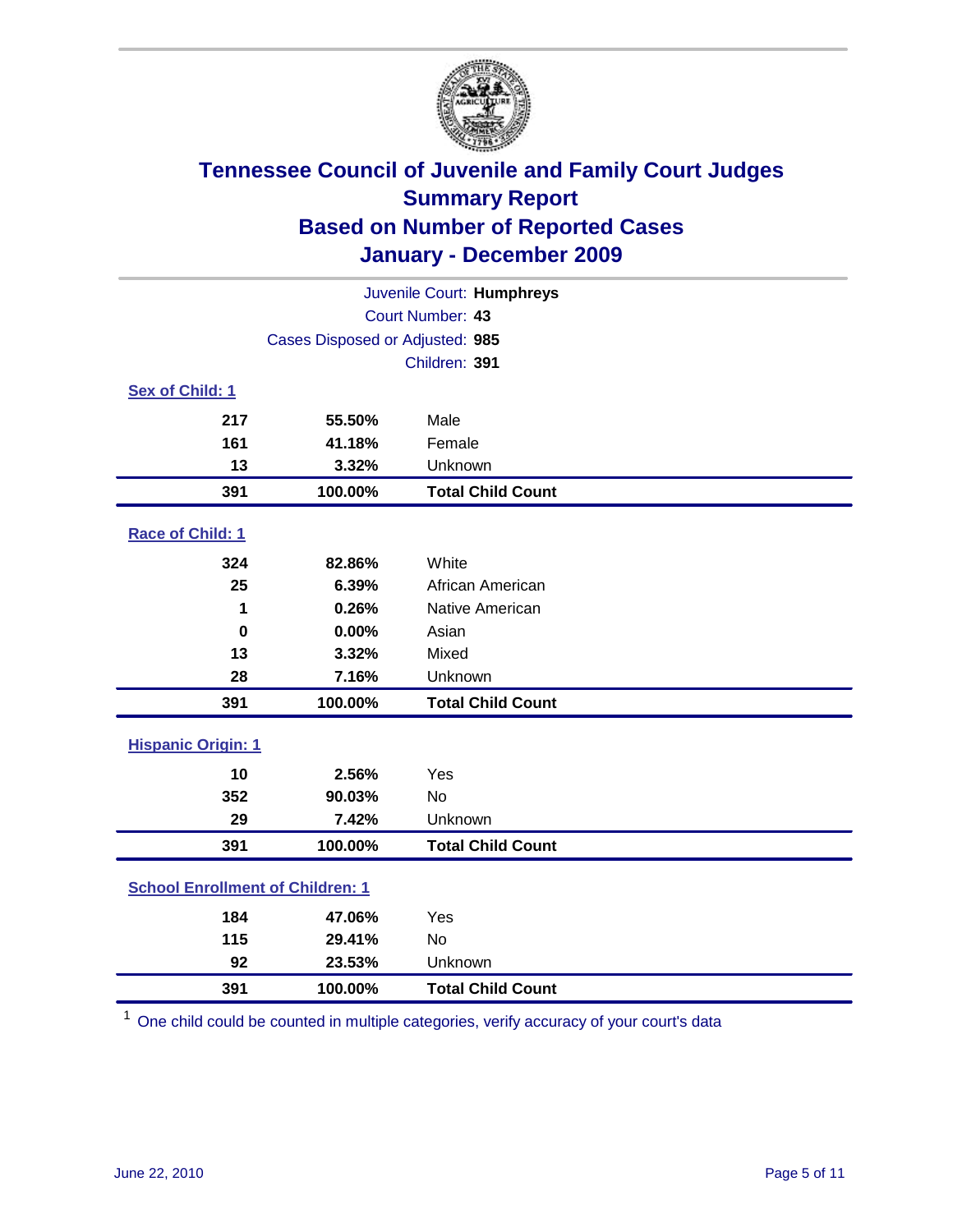

Court Number: **43** Juvenile Court: **Humphreys** Cases Disposed or Adjusted: **985** Children: **391**

#### **Living Arrangement of Child at Time of Referral: 1**

| 391          | 100.00% | <b>Total Child Count</b>     |
|--------------|---------|------------------------------|
| 6            | 1.53%   | Other                        |
| 195          | 49.87%  | Unknown                      |
| 1            | 0.26%   | Independent                  |
| 3            | 0.77%   | In an Institution            |
| $\mathbf{2}$ | 0.51%   | In a Residential Center      |
| $\mathbf{2}$ | 0.51%   | In a Group Home              |
| 25           | 6.39%   | With Foster Family           |
| 7            | 1.79%   | With Adoptive Parents        |
| 38           | 9.72%   | <b>With Relatives</b>        |
| 17           | 4.35%   | <b>With Father</b>           |
| 50           | 12.79%  | With Mother                  |
| 9            | 2.30%   | With Mother and Stepfather   |
| 4            | 1.02%   | With Father and Stepmother   |
| 32           | 8.18%   | With Both Biological Parents |
|              |         |                              |

#### **Type of Detention: 2**

| 985      | 100.00%  | <b>Total Detention Count</b> |
|----------|----------|------------------------------|
| 0        | $0.00\%$ | Other                        |
| 979      | 99.39%   | Does Not Apply               |
| 0        | $0.00\%$ | Unknown                      |
| 0        | 0.00%    | <b>Psychiatric Hospital</b>  |
| $\bf{0}$ | 0.00%    | Jail - No Separation         |
| 0        | $0.00\%$ | Jail - Partial Separation    |
| 0        | $0.00\%$ | Jail - Complete Separation   |
| 6        | 0.61%    | Juvenile Detention Facility  |
| 0        | $0.00\%$ | Non-Secure Placement         |
|          |          |                              |

<sup>1</sup> One child could be counted in multiple categories, verify accuracy of your court's data

<sup>2</sup> If different than number of Cases (985) verify accuracy of your court's data.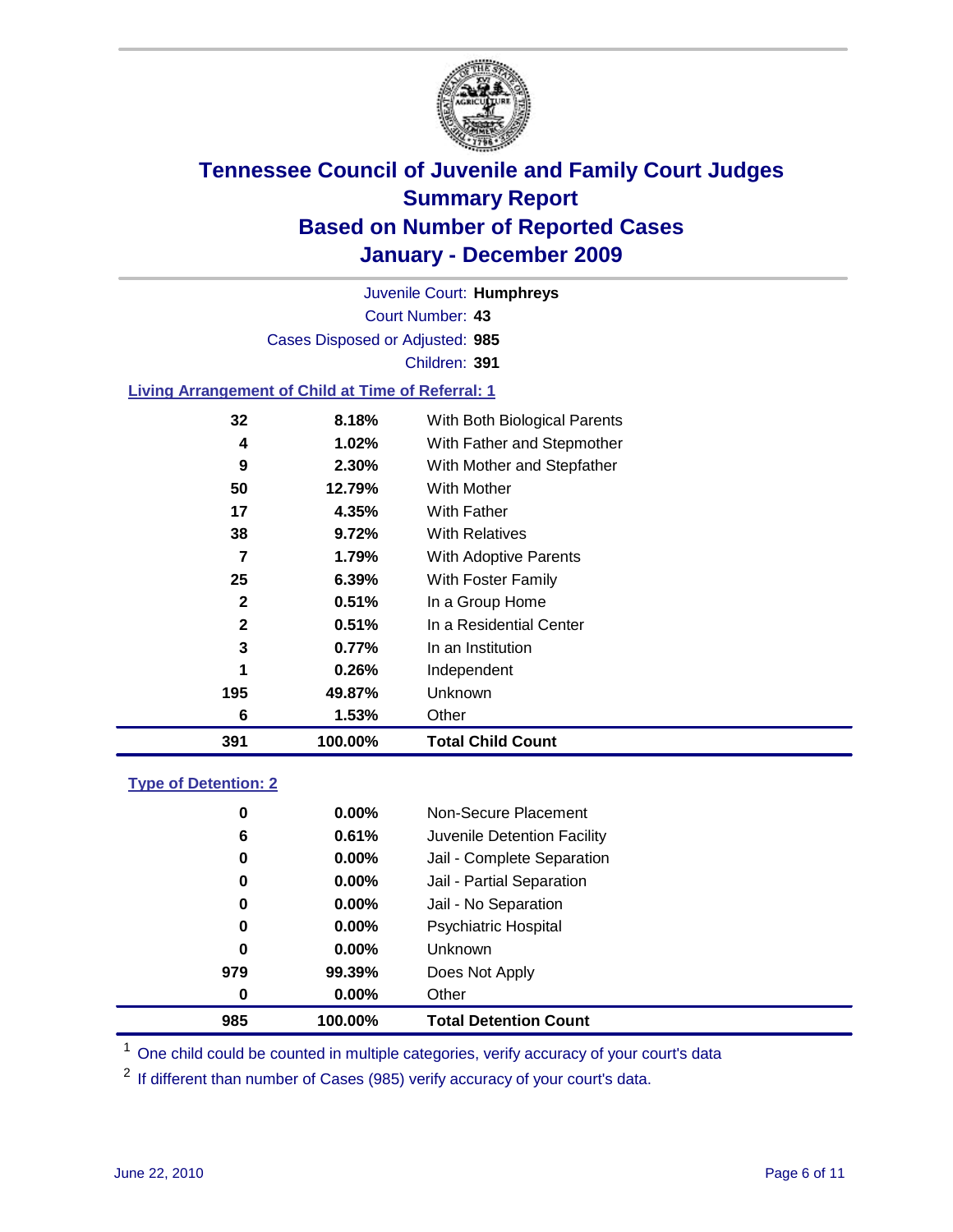

|                                                    | Juvenile Court: Humphreys       |                                      |  |  |  |
|----------------------------------------------------|---------------------------------|--------------------------------------|--|--|--|
|                                                    | Court Number: 43                |                                      |  |  |  |
|                                                    | Cases Disposed or Adjusted: 985 |                                      |  |  |  |
|                                                    |                                 | Children: 391                        |  |  |  |
| <b>Placement After Secure Detention Hearing: 1</b> |                                 |                                      |  |  |  |
| 1                                                  | 0.10%                           | Returned to Prior Living Arrangement |  |  |  |
| 3                                                  | 0.30%                           | Juvenile Detention Facility          |  |  |  |
| 0                                                  | 0.00%                           | Jail                                 |  |  |  |
| 0                                                  | 0.00%                           | Shelter / Group Home                 |  |  |  |
| $\mathbf 2$                                        | 0.20%                           | <b>Foster Family Home</b>            |  |  |  |
| 0                                                  | 0.00%                           | Psychiatric Hospital                 |  |  |  |
| 0                                                  | 0.00%                           | Unknown                              |  |  |  |
| 979                                                | 99.39%                          | Does Not Apply                       |  |  |  |
| 0                                                  | 0.00%                           | Other                                |  |  |  |
| 985                                                | 100.00%                         | <b>Total Placement Count</b>         |  |  |  |
|                                                    |                                 |                                      |  |  |  |
| <b>Intake Actions: 2</b>                           |                                 |                                      |  |  |  |
| 731                                                | 54.27%                          | <b>Petition Filed</b>                |  |  |  |
| 68                                                 | 5.05%                           | <b>Motion Filed</b>                  |  |  |  |
| 59                                                 | 4.38%                           | <b>Citation Processed</b>            |  |  |  |
| 0                                                  | 0.00%                           | Notification of Paternity Processed  |  |  |  |
| 489                                                | 36.30%                          | Scheduling of Judicial Review        |  |  |  |
| 0                                                  | 0.00%                           | Scheduling of Administrative Review  |  |  |  |
| 0                                                  | 0.00%                           | Scheduling of Foster Care Review     |  |  |  |
| 0                                                  | 0.00%                           | Unknown                              |  |  |  |
| 0                                                  | 0.00%                           | Does Not Apply                       |  |  |  |
| 0                                                  | 0.00%                           | Other                                |  |  |  |
| 1,347                                              | 100.00%                         | <b>Total Intake Count</b>            |  |  |  |

<sup>1</sup> If different than number of Cases (985) verify accuracy of your court's data.

<sup>2</sup> If different than number of Referral Reasons (1347), verify accuracy of your court's data.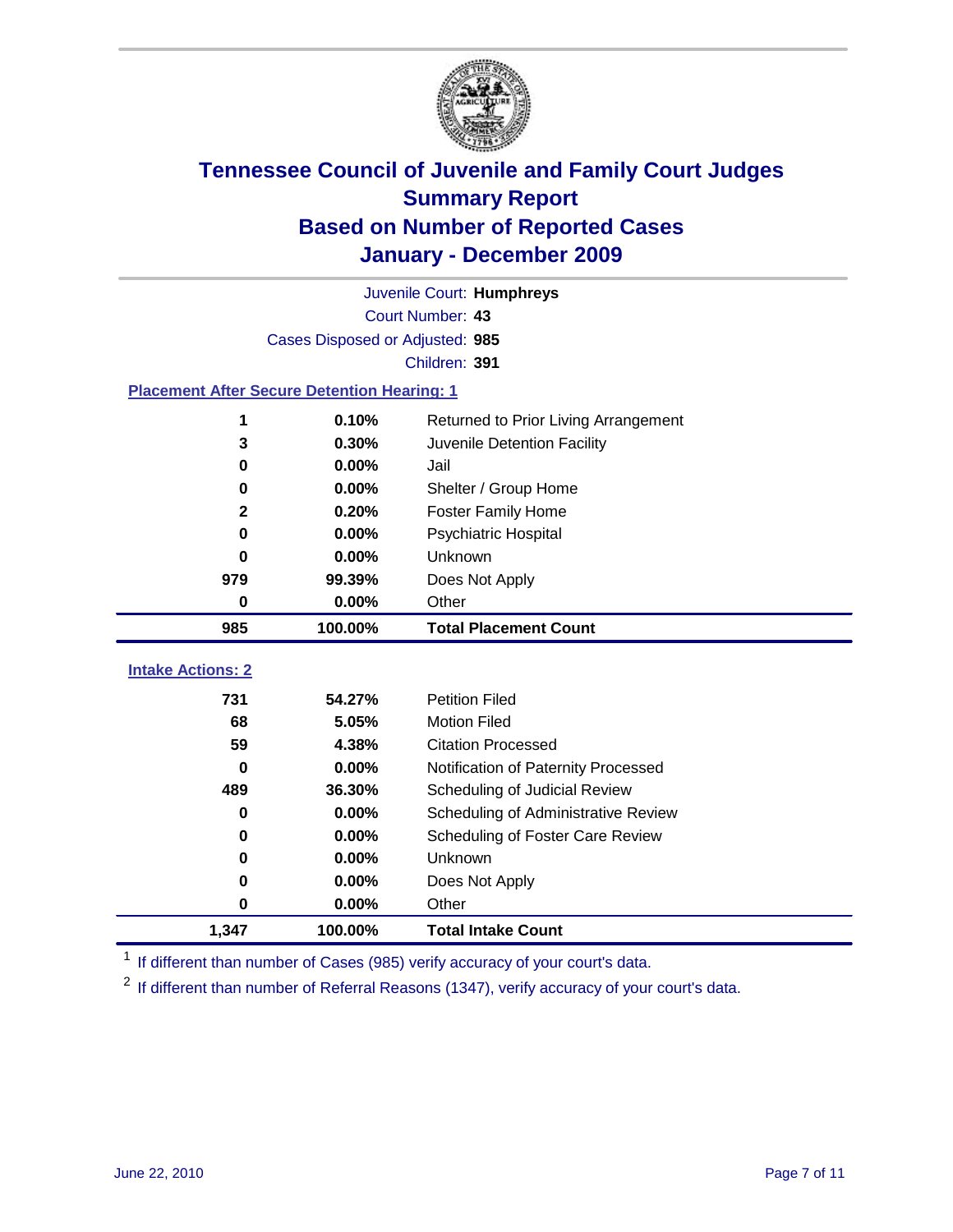

Court Number: **43** Juvenile Court: **Humphreys** Cases Disposed or Adjusted: **985** Children: **391**

#### **Last Grade Completed by Child: 1**

| 104                                     | 26.60%  | Too Young for School         |  |
|-----------------------------------------|---------|------------------------------|--|
| 4                                       | 1.02%   | Preschool                    |  |
| 3                                       | 0.77%   | Kindergarten                 |  |
| 3                                       | 0.77%   | 1st Grade                    |  |
| 5                                       | 1.28%   | 2nd Grade                    |  |
| 3                                       | 0.77%   | 3rd Grade                    |  |
| 3                                       | 0.77%   | 4th Grade                    |  |
| 8                                       | 2.05%   | 5th Grade                    |  |
| 7                                       | 1.79%   | 6th Grade                    |  |
| 6                                       | 1.53%   | 7th Grade                    |  |
| 13                                      | 3.32%   | 8th Grade                    |  |
| 23                                      | 5.88%   | 9th Grade                    |  |
| 32                                      | 8.18%   | 10th Grade                   |  |
| 23                                      | 5.88%   | 11th Grade                   |  |
| 0                                       | 0.00%   | 12th Grade                   |  |
| 0                                       | 0.00%   | Non-Graded Special Ed        |  |
| 5                                       | 1.28%   | <b>GED</b>                   |  |
| 4                                       | 1.02%   | Graduated                    |  |
| 0                                       | 0.00%   | <b>Never Attended School</b> |  |
| 143                                     | 36.57%  | Unknown                      |  |
| $\mathbf 2$                             | 0.51%   | Other                        |  |
| 391                                     | 100.00% | <b>Total Child Count</b>     |  |
| <b>Enrolled in Special Education: 1</b> |         |                              |  |

| 391 | 100.00% | <b>Total Child Count</b> |  |
|-----|---------|--------------------------|--|
| 133 | 34.02%  | Unknown                  |  |
| 228 | 58.31%  | No                       |  |
| 30  | 7.67%   | Yes                      |  |
|     |         |                          |  |

One child could be counted in multiple categories, verify accuracy of your court's data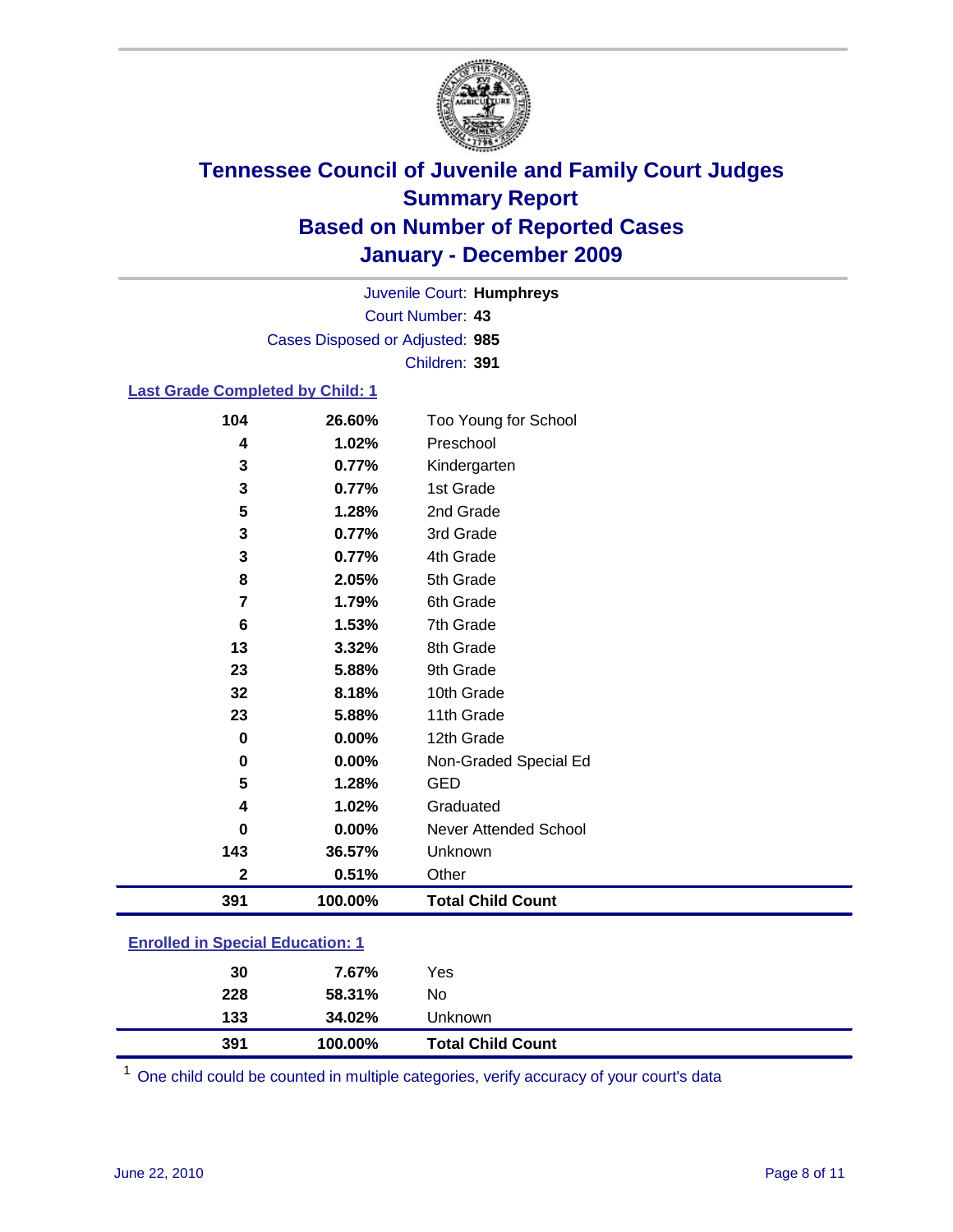

| Juvenile Court: Humphreys    |                                 |                           |  |  |
|------------------------------|---------------------------------|---------------------------|--|--|
|                              | Court Number: 43                |                           |  |  |
|                              | Cases Disposed or Adjusted: 985 |                           |  |  |
|                              | Children: 391                   |                           |  |  |
| <b>Action Executed By: 1</b> |                                 |                           |  |  |
| 1,345                        | 99.85%                          | Judge                     |  |  |
| 1                            | 0.07%                           | Referee                   |  |  |
| 0                            | $0.00\%$                        | <b>YSO</b>                |  |  |
| 1                            | 0.07%                           | Other                     |  |  |
| 0                            | 0.00%                           | Unknown                   |  |  |
| 1,347                        | 100.00%                         | <b>Total Action Count</b> |  |  |

### **Formal / Informal Actions: 1**

| 165   | 12.25%   | Dismissed                                        |
|-------|----------|--------------------------------------------------|
| 24    | 1.78%    | Retired / Nolle Prosequi                         |
| 36    | 2.67%    | <b>Complaint Substantiated Delinquent</b>        |
| 47    | 3.49%    | <b>Complaint Substantiated Status Offender</b>   |
| 18    | 1.34%    | <b>Complaint Substantiated Dependent/Neglect</b> |
| 0     | $0.00\%$ | <b>Complaint Substantiated Abused</b>            |
| 0     | $0.00\%$ | <b>Complaint Substantiated Mentally III</b>      |
| 48    | 3.56%    | Informal Adjustment                              |
| 0     | $0.00\%$ | <b>Pretrial Diversion</b>                        |
| 1     | $0.07\%$ | <b>Transfer to Adult Court Hearing</b>           |
| 0     | $0.00\%$ | Charges Cleared by Transfer to Adult Court       |
| 1,008 | 74.83%   | Special Proceeding                               |
| 0     | $0.00\%$ | <b>Review Concluded</b>                          |
| 0     | $0.00\%$ | Case Held Open                                   |
| 0     | $0.00\%$ | Other                                            |
| 0     | $0.00\%$ | <b>Unknown</b>                                   |
| 1,347 | 100.00%  | <b>Total Action Count</b>                        |

<sup>1</sup> If different than number of Referral Reasons (1347), verify accuracy of your court's data.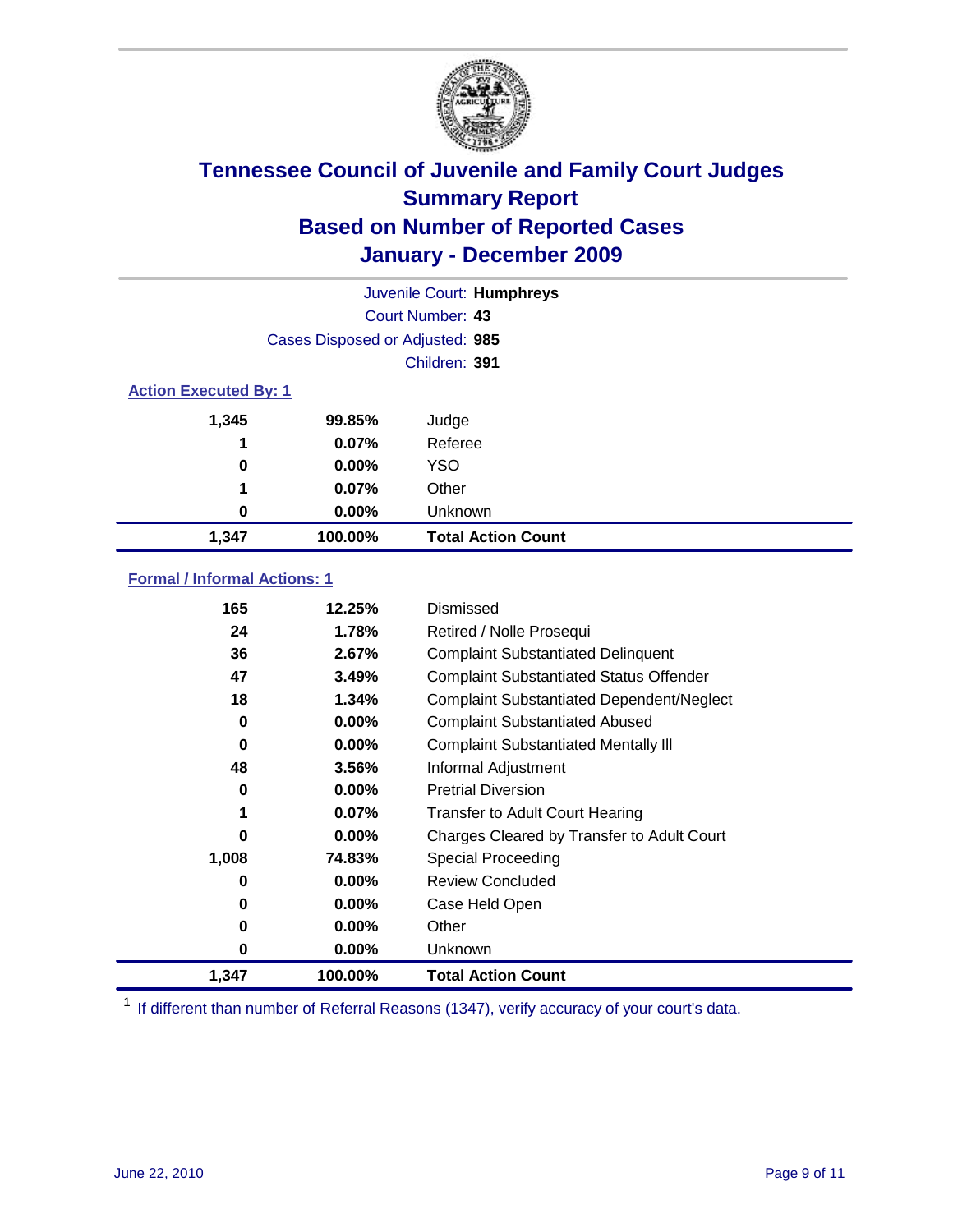

|                       |                                 | Juvenile Court: Humphreys                             |
|-----------------------|---------------------------------|-------------------------------------------------------|
|                       |                                 | Court Number: 43                                      |
|                       | Cases Disposed or Adjusted: 985 |                                                       |
|                       |                                 | Children: 391                                         |
| <b>Case Outcomes:</b> |                                 | There can be multiple outcomes for one child or case. |
| 105                   | 7.20%                           | <b>Case Dismissed</b>                                 |
| 14                    | 0.96%                           | Case Retired or Nolle Prosequi                        |
| 128                   | 8.77%                           | Warned / Counseled                                    |
| 101                   | 6.92%                           | <b>Held Open For Review</b>                           |
| 30                    | 2.06%                           | Supervision / Probation to Juvenile Court             |
| 0                     | 0.00%                           | <b>Probation to Parents</b>                           |
| 5                     | 0.34%                           | Referral to Another Entity for Supervision / Service  |
| 24                    | 1.64%                           | Referred for Mental Health Counseling                 |
| 10                    | 0.69%                           | Referred for Alcohol and Drug Counseling              |
| 0                     | 0.00%                           | <b>Referred to Alternative School</b>                 |
| 0                     | 0.00%                           | Referred to Private Child Agency                      |
| 8                     | 0.55%                           | Referred to Defensive Driving School                  |
| 0                     | 0.00%                           | Referred to Alcohol Safety School                     |
| 6                     | 0.41%                           | Referred to Juvenile Court Education-Based Program    |
| 8                     | 0.55%                           | Driver's License Held Informally                      |
| 0                     | 0.00%                           | <b>Voluntary Placement with DMHMR</b>                 |
| 0                     | 0.00%                           | <b>Private Mental Health Placement</b>                |
| 0                     | 0.00%                           | <b>Private MR Placement</b>                           |
| 0                     | 0.00%                           | Placement with City/County Agency/Facility            |
| 14                    | 0.96%                           | Placement with Relative / Other Individual            |
| 20                    | 1.37%                           | Fine                                                  |
| 11                    | 0.75%                           | <b>Public Service</b>                                 |
| 4                     | 0.27%                           | Restitution                                           |
| 0                     | 0.00%                           | <b>Runaway Returned</b>                               |
| 6                     | 0.41%                           | No Contact Order                                      |
| 4                     | 0.27%                           | Injunction Other than No Contact Order                |
| 11                    | 0.75%                           | <b>House Arrest</b>                                   |
| 0                     | 0.00%                           | <b>Court Defined Curfew</b>                           |
| 0                     | 0.00%                           | Dismissed from Informal Adjustment                    |
| 0                     | 0.00%                           | <b>Dismissed from Pretrial Diversion</b>              |
| 7                     | 0.48%                           | Released from Probation                               |
| 1                     | 0.07%                           | <b>Transferred to Adult Court</b>                     |
| 0                     | $0.00\%$                        | <b>DMHMR Involuntary Commitment</b>                   |